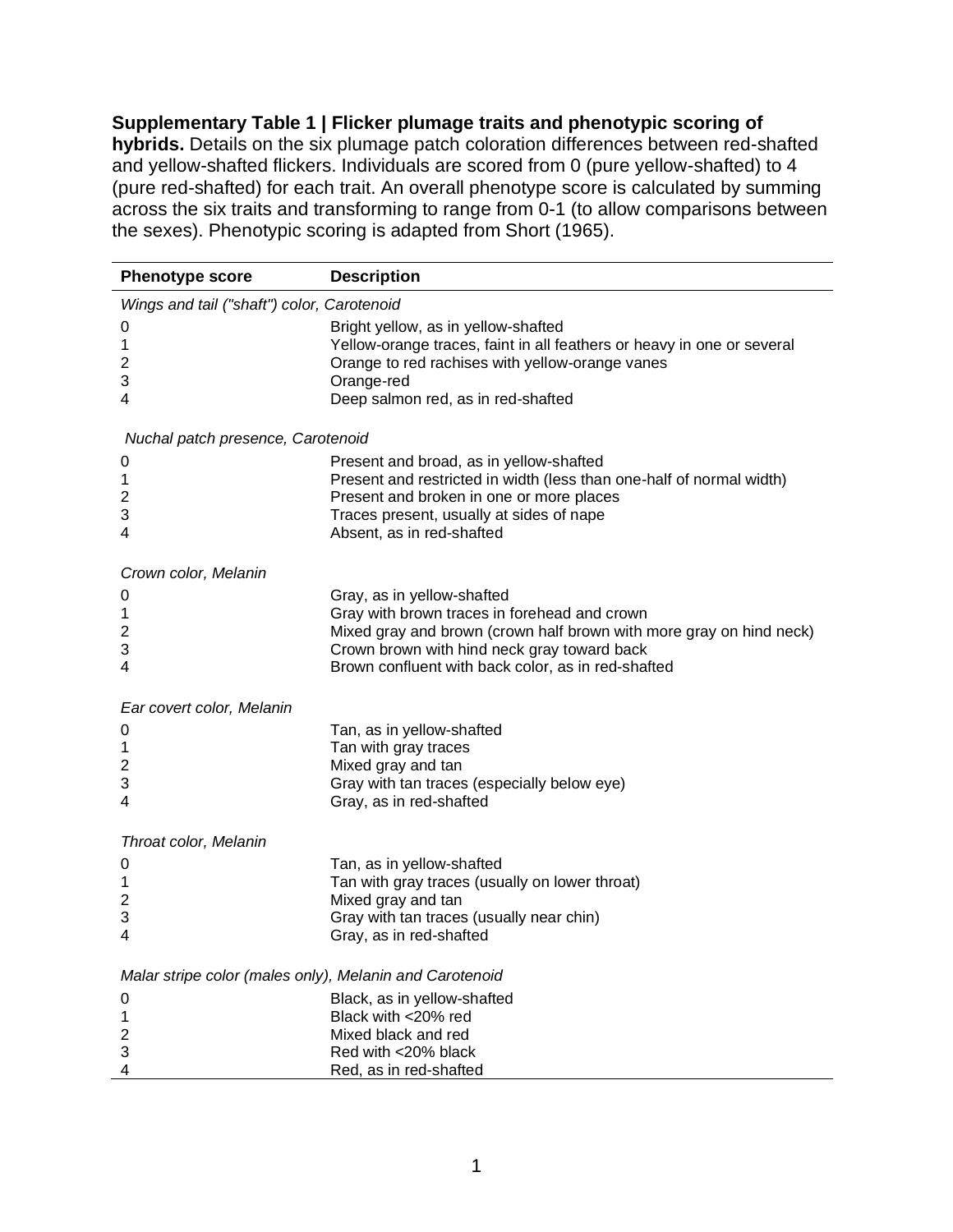| <b>Individual ID</b> | Taxa           | <b>Sex</b> | Year | <b>County, State</b> | <b>Phenotype score</b> |
|----------------------|----------------|------------|------|----------------------|------------------------|
| <b>LSU B48981</b>    | Yellow-shafted | Male       | 2002 | Brevard, FL          |                        |
| <b>LSU B48980</b>    | Yellow-shafted | Male       | 2002 | Escambia, FL         |                        |
| <b>LSU B50722</b>    | Yellow-shafted | Male       | 2003 | Escambia, FL         |                        |
| <b>LSU B59061</b>    | Yellow-shafted | Male       | 2004 | Escambia, FL         |                        |
| <b>LSU B59422</b>    | Yellow-shafted | Male       | 2005 | Escambia, FL         |                        |
| <b>CUMV 51231</b>    | Yellow-shafted | Male       | 2004 | Tompkins, NY         |                        |
| <b>CUMV 52455</b>    | Yellow-shafted | Male       | 2006 | Tompkins, NY         |                        |
| <b>CUMV 52999</b>    | Yellow-shafted | Male       | 2009 | Tompkins, NY         |                        |
| <b>CUMV 54562</b>    | Yellow-shafted | Male       | 2011 | Tompkins, NY         |                        |
| <b>CUMV 58977</b>    | Yellow-shafted | Male       | 2017 | Tompkins, NY         |                        |
| 1803-25407           | <b>Hybrid</b>  | Male       | 2016 | Lincoln, NE          | 0.000                  |
| <b>CUMV 56730</b>    | Hybrid         | Female     | 2016 | Butler, NE           | 0.050                  |
| <b>CUMV 57686</b>    | <b>Hybrid</b>  | Male       | 2017 | Deuel, NE            | 0.083                  |
| 1803-25405           | <b>Hybrid</b>  | Male       | 2016 | Keith, NE            | 0.083                  |
| 1803-25403           | Hybrid         | Male       | 2016 | Keith, NE            | 0.083                  |
| 1803-25410           | <b>Hybrid</b>  | Female     | 2016 | Sedgwick, CO         | 0.100                  |
| <b>CUMV 56731</b>    | <b>Hybrid</b>  | Male       | 2016 | Buffalo, NE          | 0.125                  |
| <b>CUMV 58091</b>    | <b>Hybrid</b>  | Male       | 2018 | Keith, NE            | 0.125                  |
| <b>CUMV 56715</b>    | <b>Hybrid</b>  | Female     | 2016 | Lancaster, NE        | 0.150                  |
| <b>CUMV 56717</b>    | <b>Hybrid</b>  | Male       | 2016 | Buffalo, NE          | 0.167                  |
| <b>CUMV 58065</b>    | <b>Hybrid</b>  | Male       | 2018 | Garden, NE           | 0.167                  |
| <b>CUMV 56728</b>    | Hybrid         | Male       | 2016 | Keith, NE            | 0.167                  |
| 1803-25404           | Hybrid         | Male       | 2016 | Keith, NE            | 0.167                  |
| <b>CUMV 57607</b>    | <b>Hybrid</b>  | Female     | 2017 | Logan, CO            | 0.200                  |
| <b>CUMV 56716</b>    | <b>Hybrid</b>  | Female     | 2016 | Polk, NE             | 0.200                  |
| <b>CUMV 58072</b>    | Hybrid         | Male       | 2018 | Logan, CO            | 0.208                  |
| <b>CUMV 56725</b>    | Hybrid         | Male       | 2016 | Morrill, NE          | 0.208                  |
| <b>CUMV 58060</b>    | Hybrid         | Female     | 2018 | Morgan, CO           | 0.250                  |
| 1803-25406           | <b>Hybrid</b>  | Male       | 2016 | Lincoln, NE          | 0.292                  |
| <b>CUMV 56724</b>    | <b>Hybrid</b>  | Male       | 2016 | Morrill, NE          | 0.292                  |
| <b>CUMV 58090</b>    | <b>Hybrid</b>  | Male       | 2018 | Morgan, CO           | 0.333                  |
| <b>CUMV 58084</b>    | <b>Hybrid</b>  | Male       | 2018 | Logan, CO            | 0.375                  |
| <b>CUMV 58067</b>    | Hybrid         | Male       | 2018 | Weld, CO             | 0.375                  |
| <b>CUMV 57608</b>    | Hybrid         | Female     | 2017 | Logan, CO            | 0.400                  |
| <b>CUMV 56734</b>    | Hybrid         | Female     | 2016 | Morrill, NE          | 0.400                  |
| 1833-36504           | <b>Hybrid</b>  | Female     | 2016 | Sedgwick, CO         | 0.400                  |
| <b>CUMV 58076</b>    | <b>Hybrid</b>  | Female     | 2018 | Weld, CO             | 0.450                  |
| <b>CUMV 57988</b>    | <b>Hybrid</b>  | Male       | 2017 | Morgan, CO           | 0.458                  |
| <b>CUMV 58148</b>    | <b>Hybrid</b>  | Male       | 2018 | Garden, NE           | 0.500                  |
| <b>CUMV 56726</b>    | Hybrid         | Male       | 2016 | Scotts Bluff, NE     | 0.500                  |
| <b>CUMV 57610</b>    | Hybrid         | Female     | 2017 | Logan, CO            | 0.550                  |
| <b>CUMV 58085</b>    | Hybrid         | Female     | 2018 | Logan, CO            | 0.550                  |
| 1833-36502           | <b>Hybrid</b>  | Male       | 2016 | Morgan, CO           | 0.583                  |
| <b>CUMV 58079</b>    | <b>Hybrid</b>  | Male       | 2018 | Morgan, CO           | 0.583                  |
| 1803-25408           | <b>Hybrid</b>  | Female     | 2016 | Morgan, CO           | 0.600                  |
| 1803-25409           | <b>Hybrid</b>  | Male       | 2016 | Sedgwick, CO         | 0.625                  |
| <b>CUMV 58068</b>    | <b>Hybrid</b>  | Male       | 2018 | Scotts Bluff, NE     | 0.667                  |
| <b>CUMV 57967</b>    | <b>Hybrid</b>  | Male       | 2017 | Weld, CO             | 0.667                  |
| <b>CUMV 58080</b>    | <b>Hybrid</b>  | Male       | 2018 | Morgan, CO           | 0.708                  |
| <b>CUMV 58069</b>    | <b>Hybrid</b>  | Male       | 2018 | Weld, CO             | 0.708                  |
| <b>CUMV 58070</b>    | Hybrid         | Male       | 2018 | Weld, CO             | 0.750                  |
| <b>CUMV 56723</b>    | <b>Hybrid</b>  | Female     | 2016 | Kimball, NE          | 0.800                  |
|                      |                |            |      |                      |                        |

## **Supplementary Table 2 | Sample information**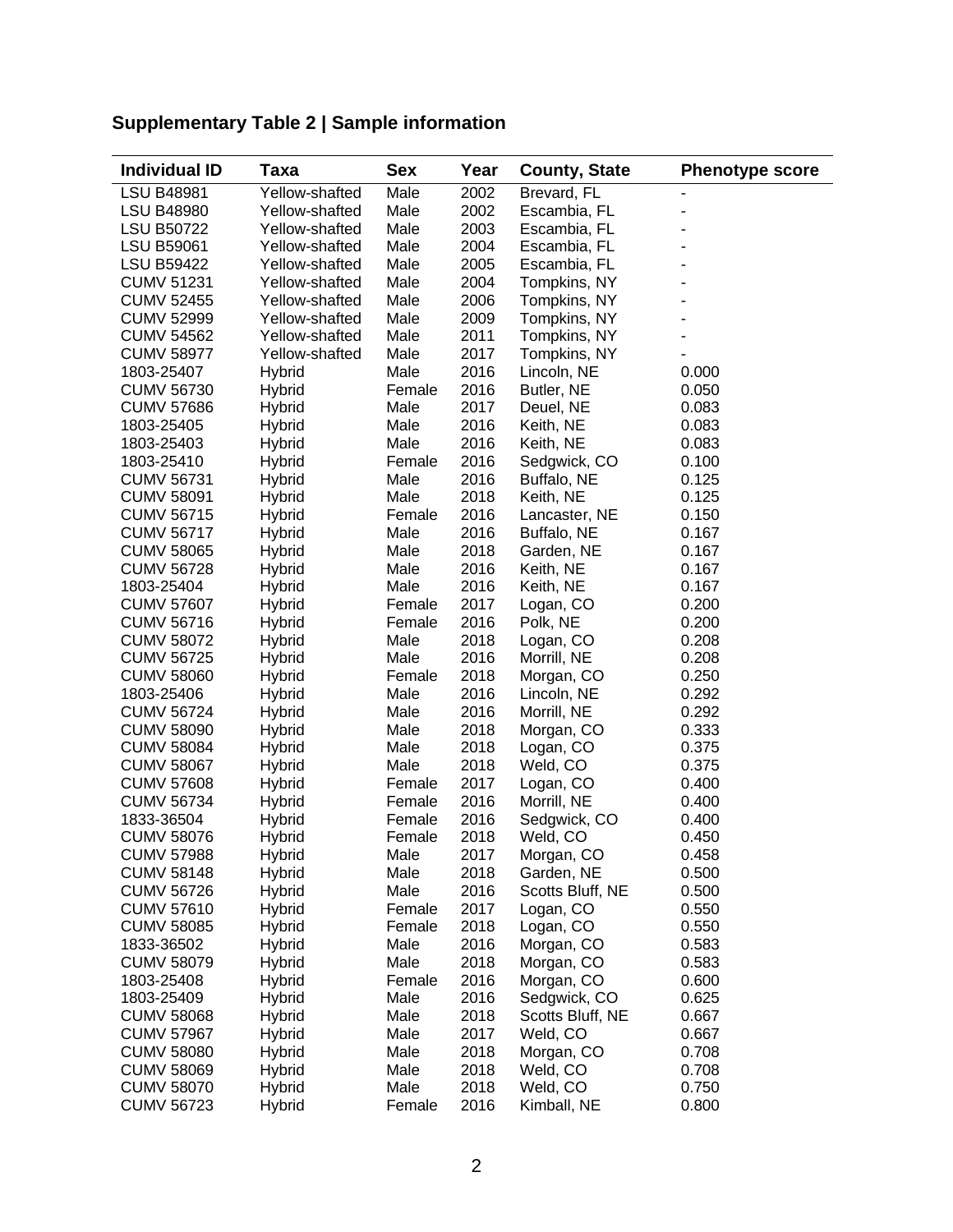| <b>CUMV 56736</b>   | <b>Hybrid</b>  | Male | 2016 | Scotts Bluff, NE   | 0.833                    |
|---------------------|----------------|------|------|--------------------|--------------------------|
| <b>CUMV 58078</b>   | Hybrid         | Male | 2018 | Larimer, CO        | 0.875                    |
| <b>CUMV 56727</b>   | Hybrid         | Male | 2016 | Scotts Bluff, NE   | 0.917                    |
| <b>CUMV 58063</b>   | Hybrid         | Male | 2018 | Larimer, CO        | 0.958                    |
| <b>CUMV 58077</b>   | <b>H</b> vbrid | Male | 2018 | Larimer, CO        | 0.958                    |
| 1833-36503          | <b>Hybrid</b>  | Male | 2016 | Larimer, CO        | 1.000                    |
| <b>BURKE 109367</b> | Red-shafted    | Male | 2002 | Josephine, OR      |                          |
| <b>BURKE 113386</b> | Red-shafted    | Male | 2002 | Josephine, OR      |                          |
| <b>BURKE 112778</b> | Red-shafted    | Male | 2002 | Josephine, OR      |                          |
| <b>BURKE 101882</b> | Red-shafted    | Male | 2002 | Josephine, OR      |                          |
| <b>BURKE 101883</b> | Red-shafted    | Male | 2002 | Josephine, OR      |                          |
| <b>BURKE 100969</b> | Red-shafted    | Male | 2003 | Inyo, CA           |                          |
| <b>LSU B34359</b>   | Red-shafted    | Male | 1999 | San Bernardino, CA |                          |
| <b>LSU B24273</b>   | Red-shafted    | Male | 2000 | San Bernardino, CA |                          |
| <b>LSU B60069</b>   | Red-shafted    | Male | 2007 | San Bernardino, CA | $\overline{\phantom{a}}$ |
| <b>BURKE 66173</b>  | Red-shafted    | Male | 1996 | Tulare, CA         |                          |

**Supplementary Table 3 | Genomic regions identified in the GWAs.** List of regions identified as significant in the six genome-wide association (GWA) analyses of hybrid flickers. Each region includes information on the trait (or traits) it was significantly associated with, the number of significant SNPs in the region, and the number of identified genes. Chromosomal and base pair positional information is based on alignment to the zebra finch genome.

**Supplementary Table 4 | Candidate genes.** List of candidate genes within the genomic regions of interest shown in Supplementary Table 3. Gene functions of potential relevance to melanin or carotenoid pigmentation are included (e.g., vesicles, WNT signaling pathway). The strongest candidate genes, those with known or suspected roles in pigmentation, are shaded in gray. Chromosomal and base pair positional information is based on alignment to the zebra finch genome.

| Taxa           | <b>Observed Heterozygosity</b> | <b>Nucleotide Diversity</b> | Tajima's D |
|----------------|--------------------------------|-----------------------------|------------|
| Red-shafted    | 0.3630                         | 0.0016                      | 0.0843     |
| Yellow-shafted | 0.3979                         | 0.0014                      | 0.1153     |
| <b>H</b> vbrid | 0.3115                         | 0.0015                      | 0.6423     |

## **Supplementary Table 5 | Summary statistics averaged across the whole genome**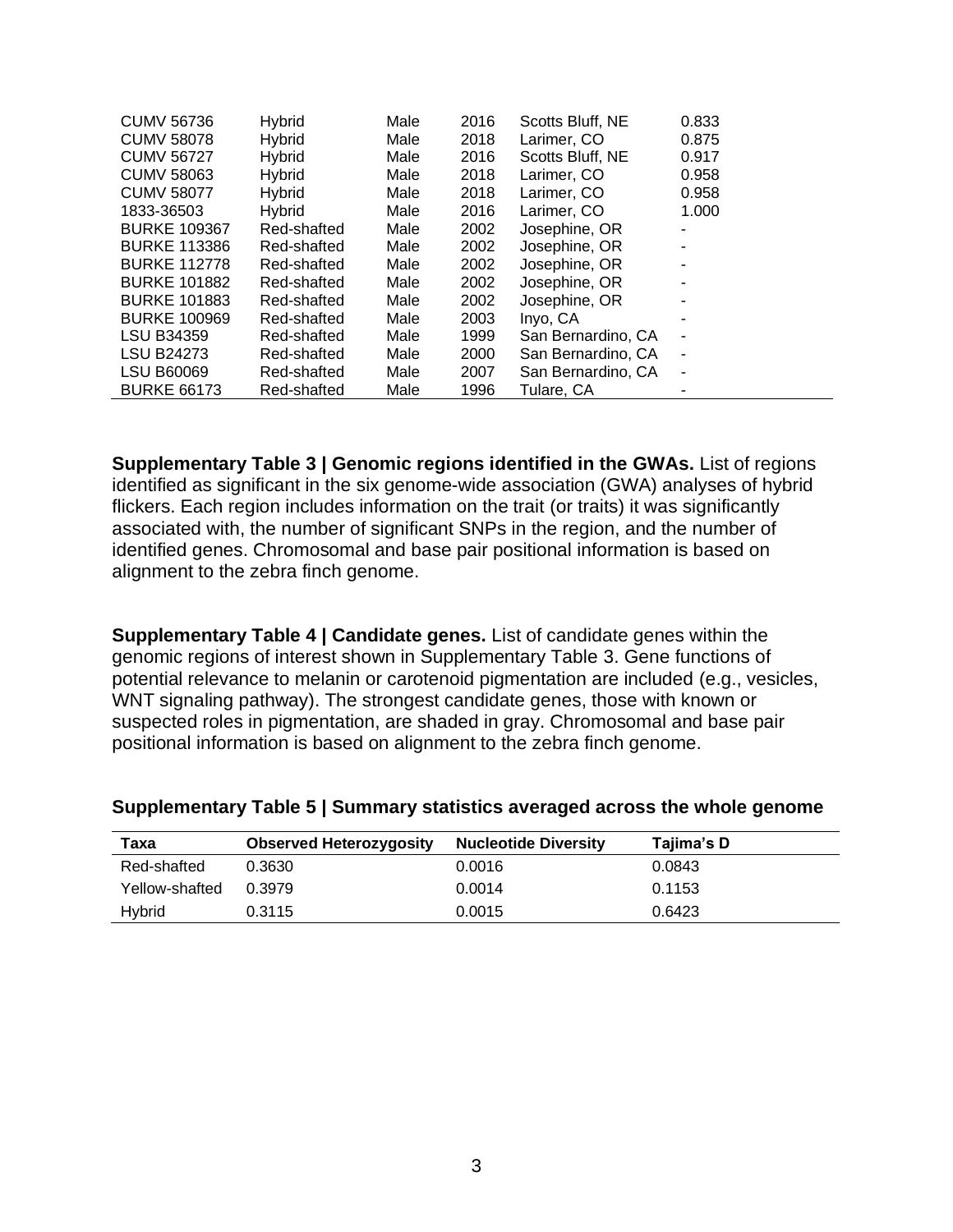## **Supplementary Fig. 1 | Distribution of red-shafted and yellow-shafted flickers.**

Geographical distribution of the red-shafted and yellow-shafted flickers in North America with the approximate location of the hybrid zone shown in orange.

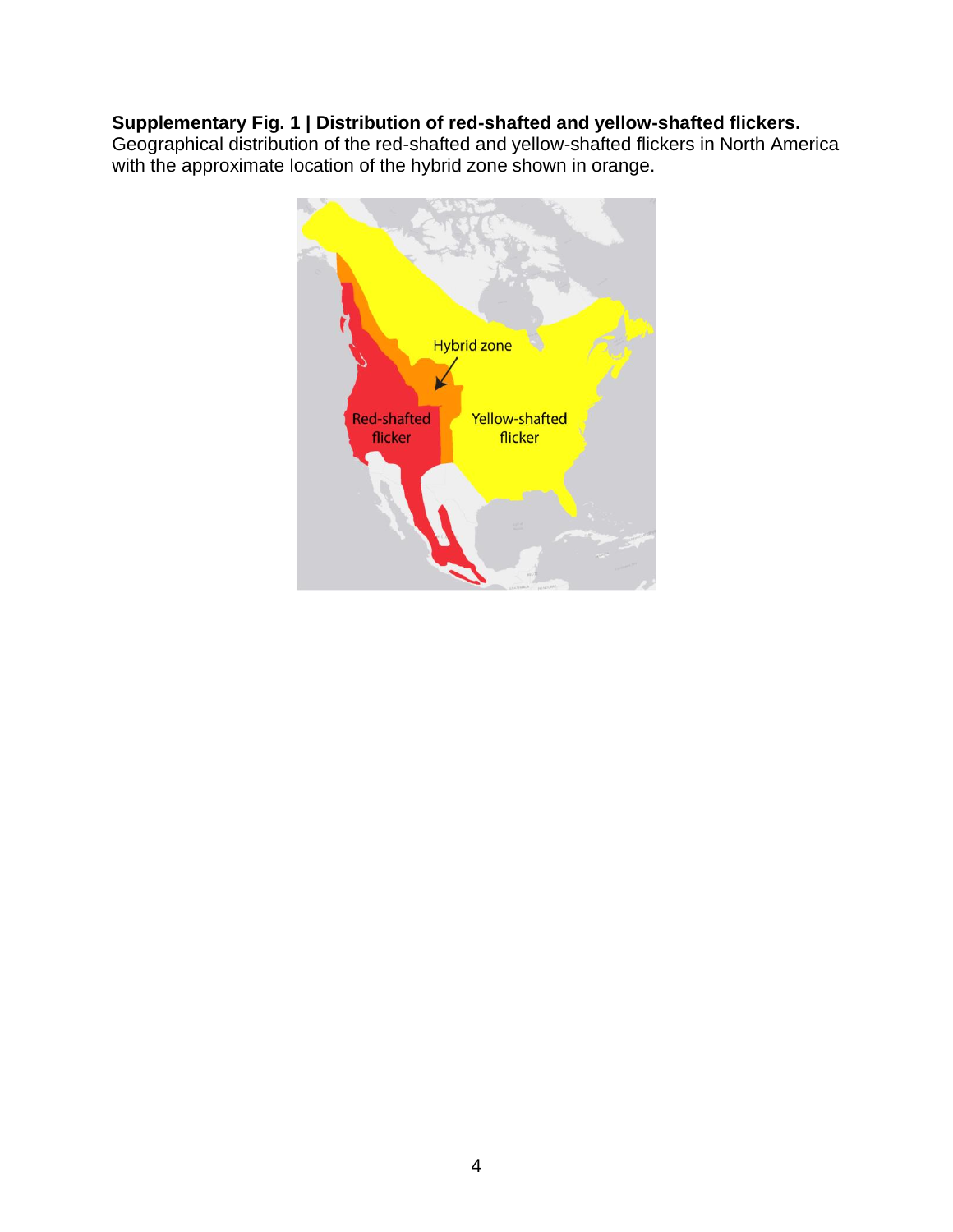**Supplementary Fig. 2 | Additional PC axes.** PC3 and PC4 of the principal component analysis (PCA) showing the hybrid flickers (orange points) separating from red-shafted (red points) and yellow-shafted (yellow points) flickers on these axes.

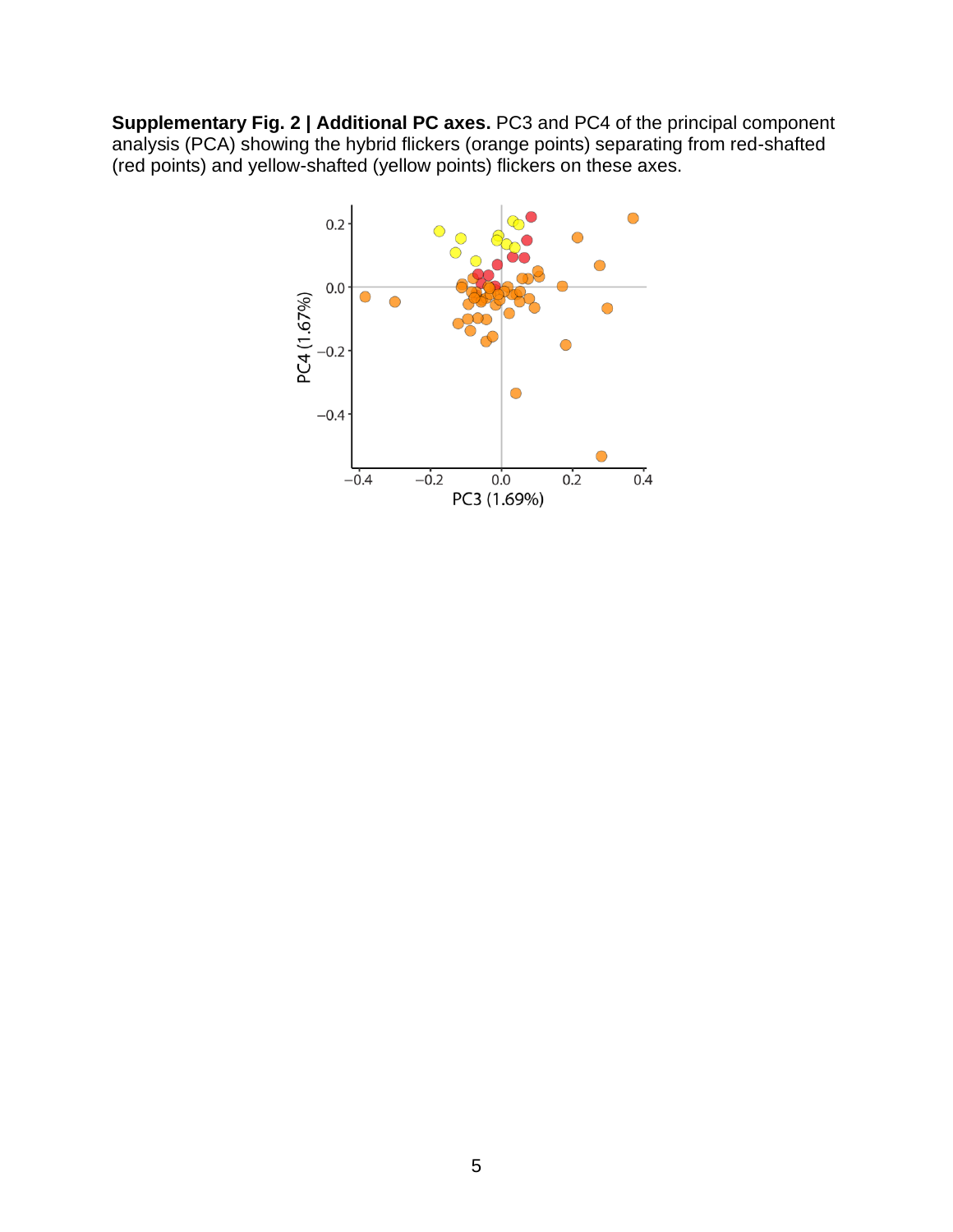**Supplementary Fig. 3 | PCA of fixed SNPs.** PCA using 790 fixed SNPs (*FST* = 1) between allopatric red-shafted and allopatric yellow-shafted flickers with points colored by phenotype score with allopatric samples colored at the ends of the gradient.

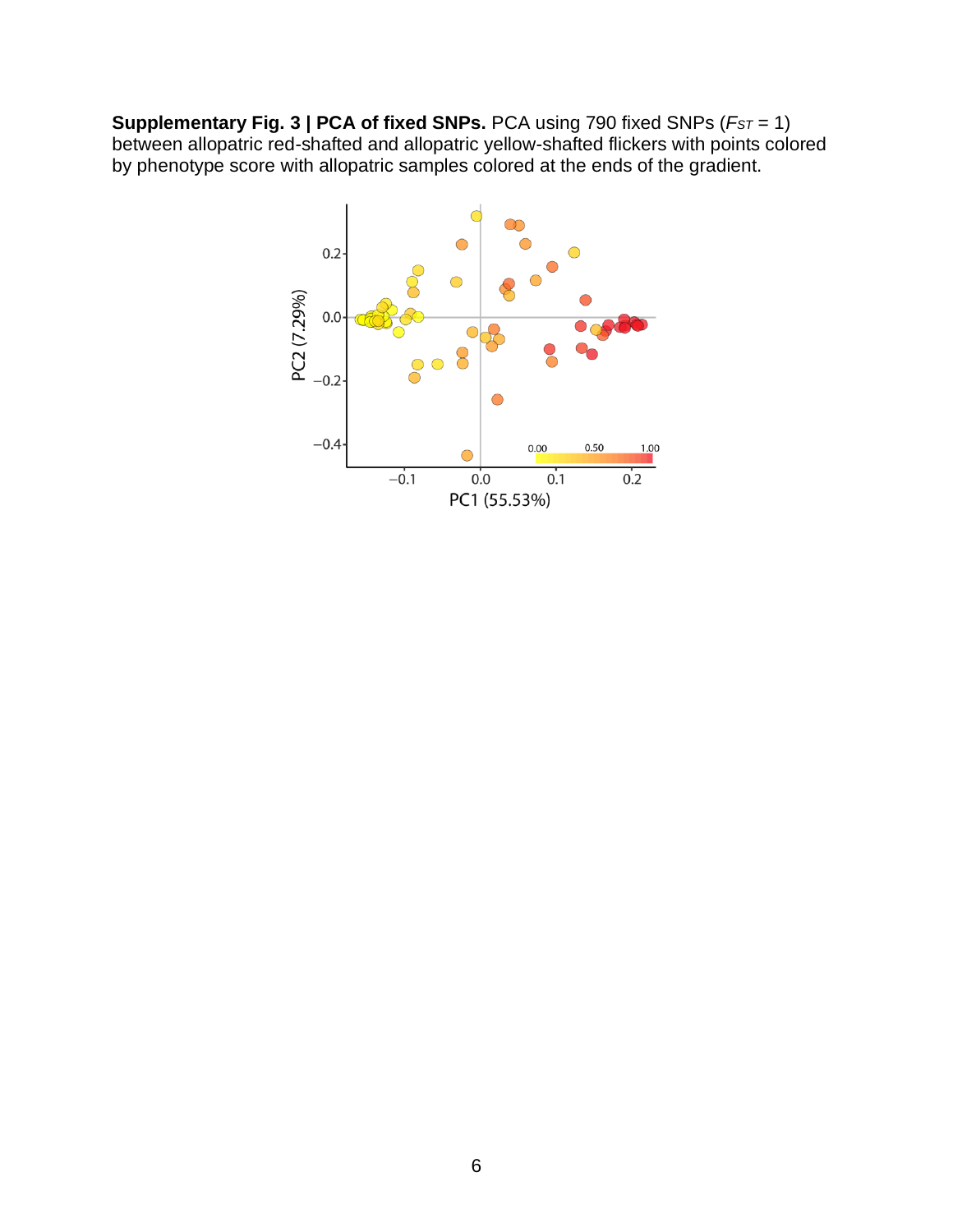## **Supplementary Fig. 4 | Venn diagram of SNPs identified in the GWAs.** Venn

diagram showing how individual SNPs identified as significantly associated with coloration traits in the independent GWAs are shared across analyses.

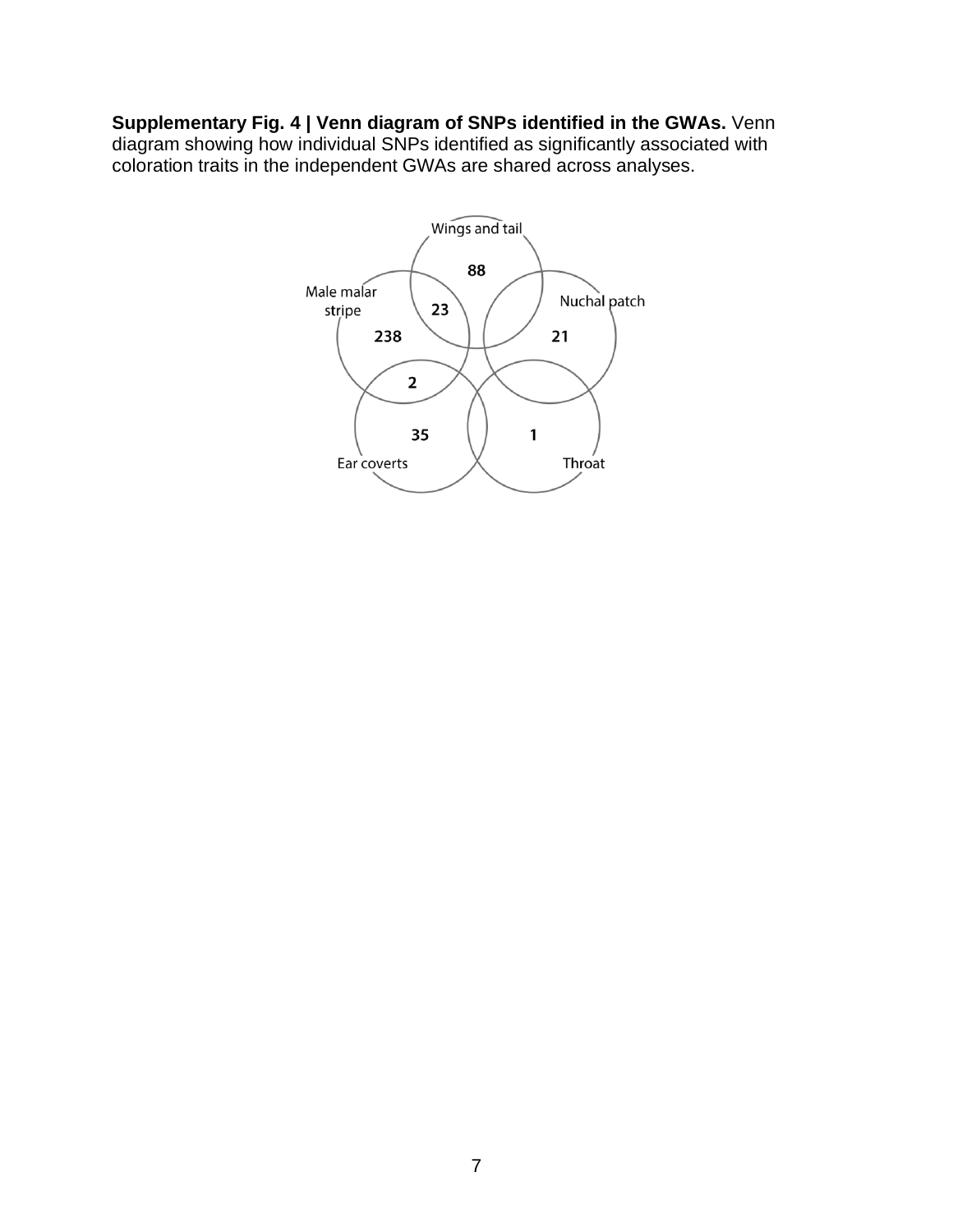**Supplementary Fig. 5 | Associations between genomic SNPs and randomized phenotypes.** Results from the GWAs comparing individual SNPs with the six plumage patches after the phenotypes were randomized across individuals. For visualization purposes we show only points with  $-log_{10}(P) > 2$ .